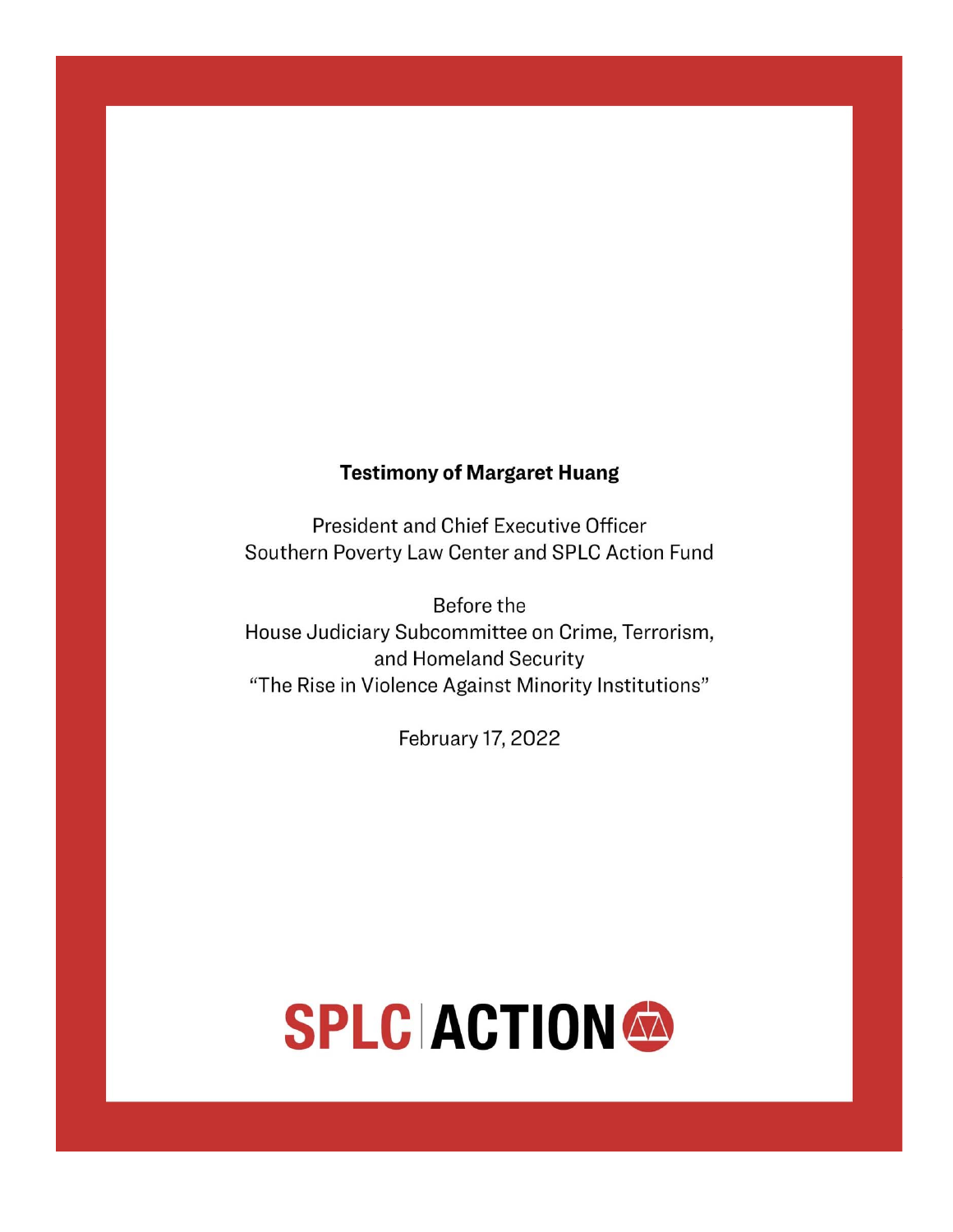# **Testimony of Margaret Huang President and Chief Executive Officer Southern Poverty Law Center and SPLC Action Fund Before the House Judiciary Subcommittee on Crime, Terrorism, and Homeland Security "The Rise in Violence Against Minority Institutions" February 17, 2022**

Chairwoman Jackson Lee, Ranking member Biggs, and members of the Crime, Terrorism, and Homeland Security Subcommittee, I am Margaret Huang, President and CEO of the Southern Poverty Law Center (SPLC) and the SPLC Action Fund.

Thank you for the opportunity to speak before you today on "The Rise in Violence Against Minority Institutions." The recent spate of bomb threats against historically Black colleges and universities (HBCUs) is alarming and deeply unsettling. Of the 107 HBCUs in the United States, 44 are located in the five states where the SPLC has a significant presence – Alabama, Florida, Georgia, Louisiana, and Mississippi. These threats impact both our community and our staff. We have staff members who are proud alumni of HBCUs – including on our senior leadership team – and many others who have children who are HBCU graduates or current students. We condemn the targeted violence and threats aimed at these storied institutions and will do everything we can to support the HBCU community.

Established in 1971, the SPLC has been tireless in identifying and rooting out extremist groups to create a fair, inclusive, and unified nation. We are a nonprofit advocacy organization serving as a catalyst for racial justice throughout the South. We work in partnership with communities of color to dismantle white supremacy, strengthen intersectional movements through transformative policies and initiatives, and advance human rights of all people.We have deep expertise in monitoring the activities of domestic hate groups and other extremists – including the Ku Klux Klan, the neo-Nazi movement, racist skinheads, antigovernment militias, and others. We currently track hundreds of extremist groups operating across the country and publish investigative reports, share key intelligence, and offer expert analysis to the media and public.

The SPLC employs a three-pronged strategy: litigation, policy advocacy, and public education. We work within the judicial system to compel systemic reforms on behalf of victims of bigotry and discrimination. Through "Learning for Justice," our organization provides free resources to caregivers and educators to help advance human rights and inclusive democracy.

Separately, the SPLC Action Fund advocates for the implementation of policies and laws to eliminate the structural racism and inequalities that fuel oppression of people of color, immigrants, young people, women, low-income people, and the LGBTQ+ community. The Action Fund is dedicated to fighting for racial justice alongside impacted communities in pursuit of equity and opportunity for all.

# **Historical Context for Recent Threats**

Educational institutions, houses of worship, and other community institutions have historically been regarded as safe spaces for all people – sanctuaries for communities to gather, share, learn, fellowship, and build a support network. This is particularly true for communities of color. Colleges and religious institutions have long played a key leadership and organizing role throughout the civil rights movement. The bomb threats against almost two dozen HBCUs over the last two weeks have been deeply impactful, shaking a sense of security and safety. The threats apparently timed to coincide with the beginning of Black History Month are reminiscent of this country's long history of white supremacist attacks on Black churches – attacks with the explicit goal of terrorizing Black communities to assert control.

It has been almost sixty years since Ku Klux Klan members bombed the  $16<sup>th</sup>$  Street Baptist Church in Birmingham, on September 15, 1963, killing four schoolgirls. At a time when states are passing laws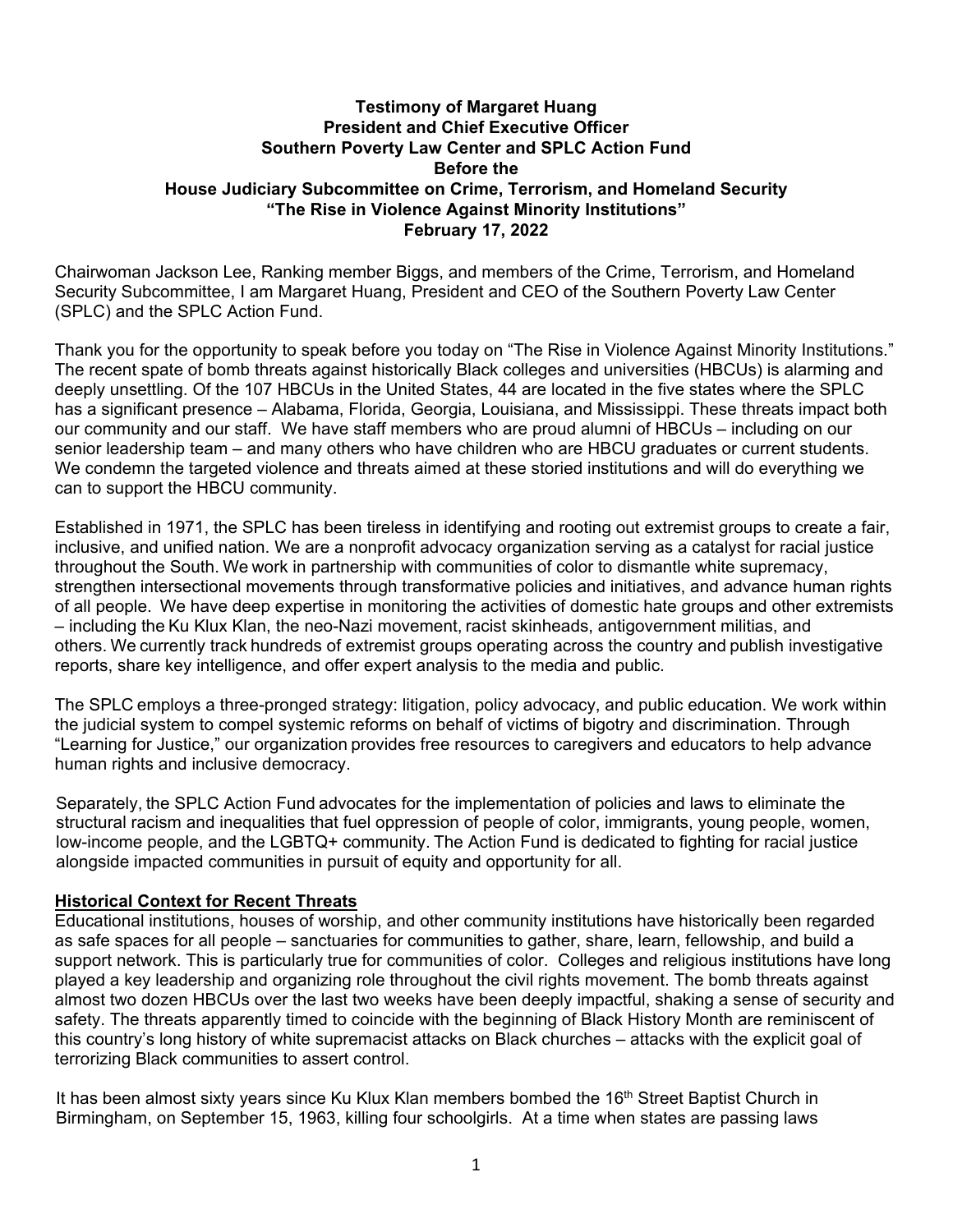restricting teaching about racism, it is clear that much more needs to be done to teach our young people the unvarnished truth about American history – both good and bad – so that we can learn lessons from the past to shape a better world for generations today and those to come. To help the subcommittee understand the context for these attacks on HBCUs, our testimony will describe the nature and magnitude of the current extremist threat, suggest effective techniques to prevent hate crimes and address online radicalization, highlight evidence-based violence prevention initiatives, and underscore the necessity for digital literacy and inclusive education.

HBCUs have been essential for the education and elevation of Black leaders and intellectuals for over 150 years. As Raymond C. Pierce, President and CEO of the Southern Education Foundation, said in his statement<sup>1</sup> condemning the bomb threats:

HBCUs have been and continue to be central to Black scholarship and to the inclusion of Black voices in the American dialogue. The thoughts and theories of Black scholars, enhanced and sharpened by the freedom they enjoy on historically Black campuses, bring unique and needed perspectives to important national conversations….

HBCUs are an indispensable and undeniable component of any strategy to address the systemic inequities that persist in all areas in our nation – from income and employment to criminal justice to housing to healthcare and education.

If the perpetrators' threats were designed to send a message – that even *learning* while Black is not safe – they clearly underestimated the strength of these very special centers of scholarship, whose very existence is rooted in resilience.

Press reports indicate that the FBI has focused its investigation on six radicalized, "tech-savvy" youthful suspects<sup>2</sup> whose timing appears to have been set to disrupt Black History Month. One of the young offenders reportedly claimed a connection with the Atomwaffen Division (AWD)<sup>2</sup> – a terroristic, neo-Nazi organization we have been tracking over the past five years.

If true, the criminal acts committed by these persons of interest are deeply disturbing – and underscore the need for parents, educators, and communities to be attuned to signs of radicalization and help inoculate young people against being drawn into an extreme and hateful path. We are pleased that the Justice Department, the Department of Homeland Security, and the FBI have launched criminal investigations into this case.

But more must be done.

As institutions grapple with how to restore a sense of safety to their campuses and to prevent further education disruptions, we must work alongside them to address the underlying causes of the rise in extremism and violent behavior in the country. We must acknowledge that extremism and the harms it provokes cannot be solved by law enforcement alone. And we must do more to support victims, survivors, and their communities – addressing the harms caused by extremists. Congress and the administration must support programs and initiatives designed to prevent hate, bias-motived criminal activity, and extremism.

# **Assessing and Contextualizing the Current Threat of Extremist Violence**

The young person implicated in the HBCU bomb threat who claims association with AWD represents a disturbing trend of the radicalization of young people. AWD believes that its fascist political vision cannot be achieved through the existing political system. Instead, it argues that only acts of violence aimed at the state, Jews, people of color, leftists, and antiracists can accelerate the collapse of "the system" and build a fascist state in its place. Because of these beliefs, this part of the white power movement refers to themselves as "accelerationists." They embrace violence not just for violence's sake, but as part of a political revolution.

<sup>1</sup> Statement of Raymond C. Pierce, President and CEO, Southern Education Foundation, on Bomb Threats Targeting Historically Black Colleges and Universities, <u>https://www.southerneducation.org/in-the-news/statement-hbcu-bomb-threats/, February 3, 2022</u><br><sup>2</sup> https://www.splcenter.org/fighting-hate/extremist-files/group/atomwaffen-division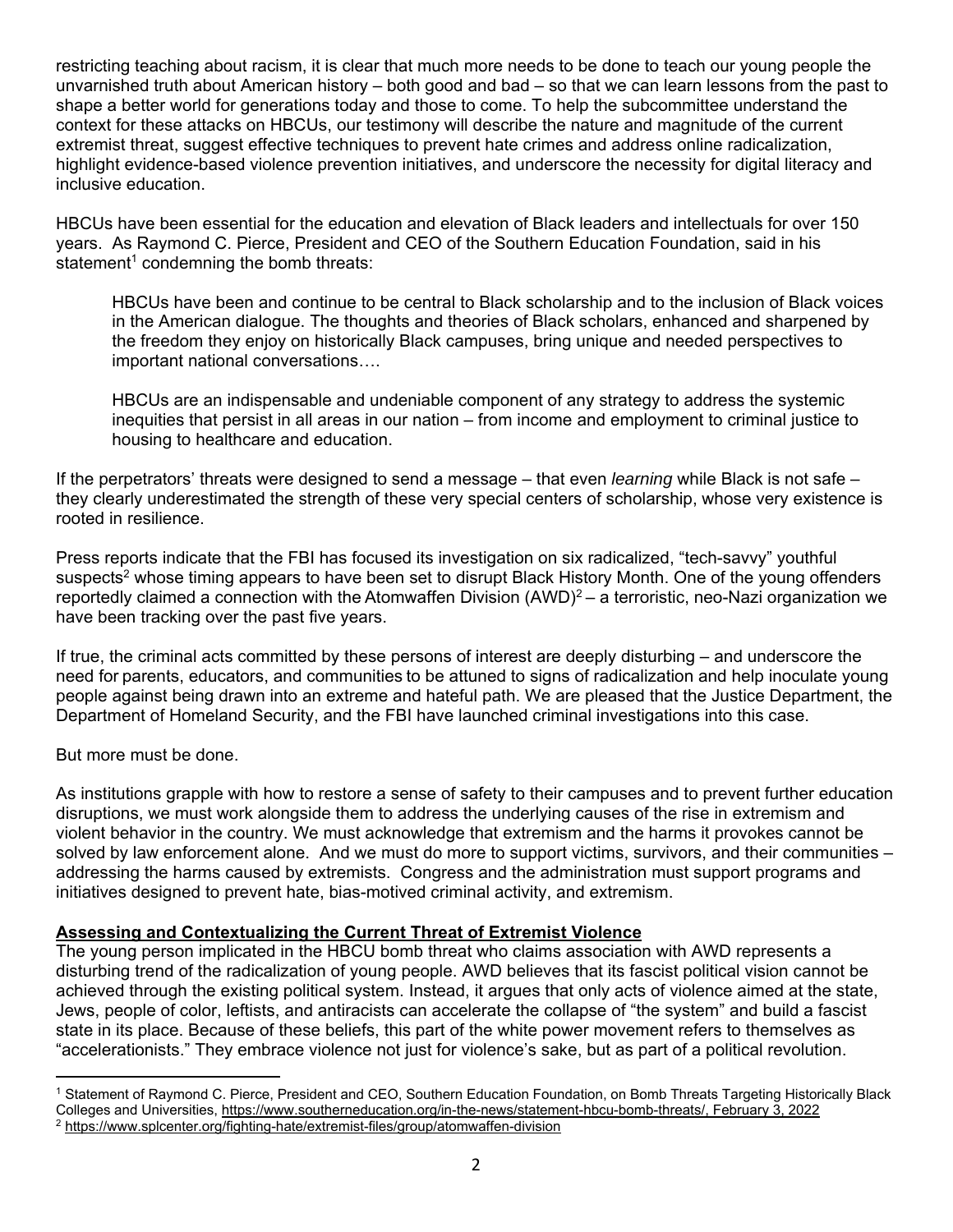Atomwaffen is one of several accelerationist white power groups, along with hundreds of individuals who populated the neo-fascist Iron March forum, collectively making up what they called the "global fascist fraternity."3

Atomwaffen's roots, though, go back further in time to groups like The Order, a neo-Nazi terrorist organization active in the early 1980s. From 2017 through 2018, men associated with Atomwaffen were charged with killing five people in three different incidents. One of those was Devon Arthurs, an Atomwaffen member accused of killing two other members of the group in their shared apartment in Tampa in May 2017. Less than a year later, member Samuel Woodward allegedly stabbed to death Blaze Bernstein, a former classmate of Woodward's who was Jewish and gay. Other men linked to the group have been convicted of other crimes, including possession of an unregistered destructive device<sup>4</sup>, possession of bomb-making components<sup>5</sup>, gun charges<sup>6</sup>, and federal conspiracy and hate crimes charges. The latter charges stem from a campaign carried out by four Atomwaffen members to harass and intimidate journalists and Jewish activists. The members printed and delivered posters to the victims' homes, which included the message "Our Patience Has Its Limits…You have been visited by your local Nazis."7

Due to the arrests of four members connected to the intimidation campaign — as well as repeated infiltration by researchers of the far right, antifascists, and journalists — Atomwaffen collapsed in early 2020. Since that time, some extremists have claimed affiliation with Atomwaffen, but it exists as more of a meme, a symbol, than an actual, officially organized group. In other words, people claiming an affiliation with Atomwaffen are expressing an affinity for the group's violent ideology, as well as a connection to the broader white power accelerationist community.

# **Mainstreaming Extremism**

Radicalization cannot be disentangled from the larger cultural and political landscape in which it takes place. Indeed, focusing solely on organized extremist groups like Atomwaffen, or characterizing extremist movements as a paranoid fringe, obscures the great extent to which extremist thought originates in the political mainstream. Mainstream political parties and actors play an extremely important role in normalizing and spreading hateful ideas and actions. A study in *PS: Political Science & Politics,* for example, found a correlation between Trump's 2016 campaign rallies and hate incidents. The authors found that "Trump's rhetoric and rallies increased the perceived threat facing white Americans, heightening their white identity, all while justifying violence and extralegal methods to address their grievances and thereby increasing reported bias incidents," and that "counties that hosted a Trump rally experienced an increase in hate-motivated events."8

Dangerous and false conspiracy theories ideas like the "great replacement" theory now circulate widely both in extremist spaces and the political mainstream. This myth asserts that nefarious actors — Democrats, leftists, "multiculturalists," and Jews — are systematically attempting to replace white people in the United States and broader Western world with immigrants from predominantly non-white countries in order to dilute white political power. This rhetoric lays the groundwork for violence or the threat of violence like we witnessed against HBCUs in the last few weeks. Since 2015, extremists inspired by the great replacement theory have committed terror attacks in Charleston, South Carolina; Pittsburgh, Pennsylvania; Christchurch, New Zealand; Poway, California; and El Paso, Texas. Despite its clearly violent implications, politicians and pundits now

<sup>3</sup> Cassie Miller, "Social Media and System Collapse: How Extremists Built an International Neo-Nazi Network." *Antisemitism on Social Media,* ed. by Monika Hübscher and Sabine von Mering (Routledge, 2022), 93-113.<br><sup>4</sup> Department of Justice, "Neo-Nazi Leader Sentenced to Five Years in Federal Prison for Explosives Charges,"<br><u>https://www.justice.gov/opa/p</u>

<sup>&</sup>lt;sup>5</sup> Department of Justice, "Las Vegas Man Pleads Guilty To Possession of Bomb-Making Components," https://www.justice.gov/usao-

nv/pr/las-vegas-man-pleads-guilty-possession-bomb-making-components, February 10, 2020.<br><sup>6</sup> Department of Justice, "Former Atomwaffen Division Member Sentenced to Prison," https://www.justice.gov/usao-edva/pr/former-<br>atomw

<sup>&</sup>lt;sup>7</sup> Gene Johnson, ABC News, "Neo-Nazi Gets Seven Years for Threats to Reporters, Activists,"

https://abcnews.go.com/US/wireStory/neo-nazi-years-threats-reporters-activists-82205275, January 11, 2022<br><sup>8</sup> Ayal Feinberg, Regina Branton, and Valerie Martinez-Ebers, "The Trump Effect: How 2016 Campaign Rallies Explain *PS: Political Science & Politics*, 2022, 1-9. https://www.cambridge.org/core/journals/ps-political-science-and-politics/article/abs/trumpeffect-how-2016-campaign-rallies-explain-spikes-in-hate/5665F542B16FC275D2761CE5ACB90A70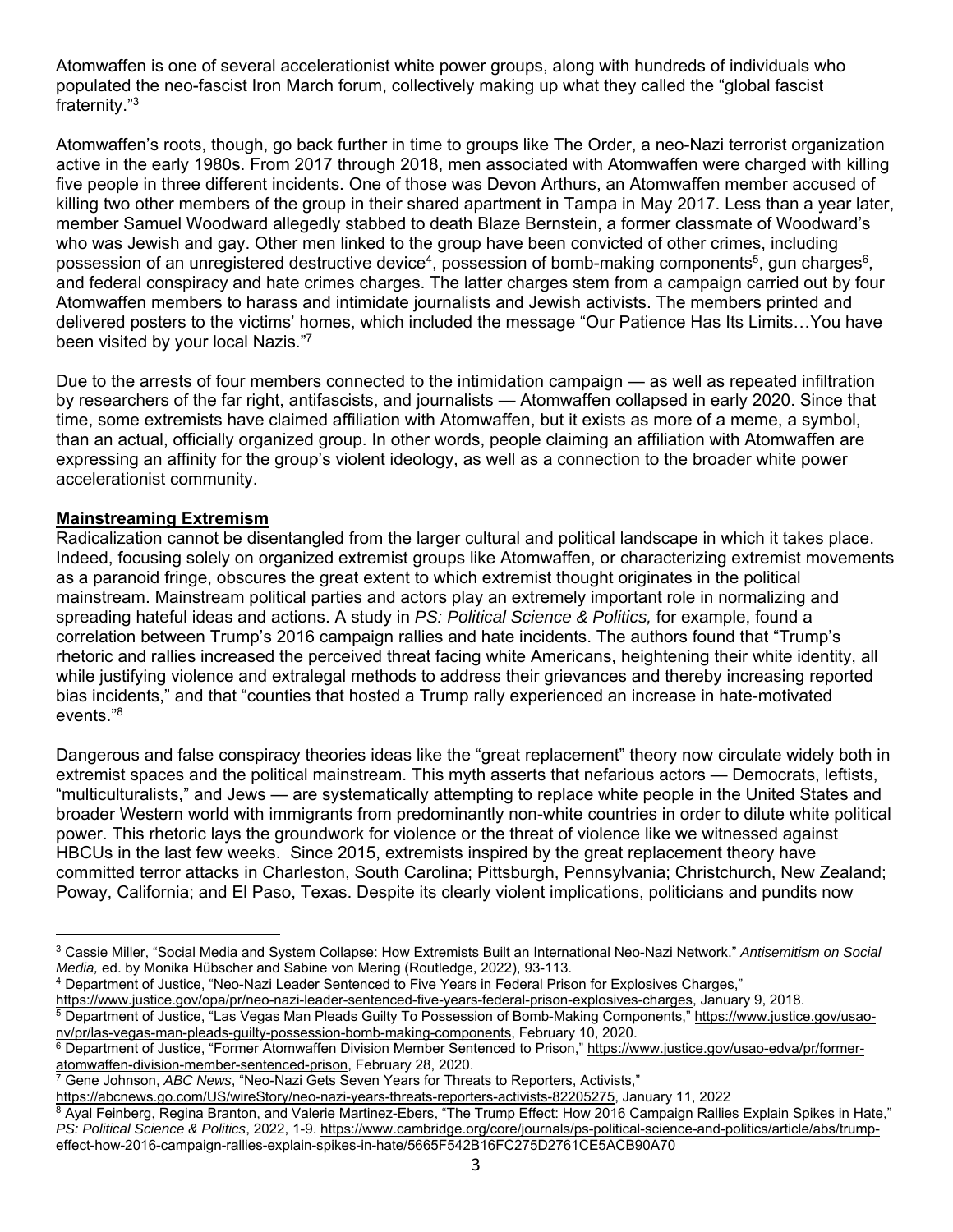repeat the myth regularly. Tucker Carlson, whose Fox News show is the highest-rated cable news program in the country, said on-air in September, "In political terms, this policy is called the great replacement, the replacement of legacy Americans with more obedient people from faraway countries."9

The danger of racist violence is especially high in the United States because of the country's growing polarization.10 When people come to believe they face an existential threat, extreme measures like violence can appear more justifiable, and even necessary. In the wake of increased scrutiny by the public, media, and law enforcement and government officials, many extremist groups have purposely found ways to insert themselves into current social issues and shifted their focus to local politics. And trends suggest that intimidation, threats, and political violence are on the rise. U.S. Capitol Police Chief Tom Manger reported that members of Congress received 9,600 threats in 2021 — up from 8,600 the year before.11 As distrust of elected officials, public health workers, and education officials erodes, threats against them have risen.<sup>12</sup> These threats are a clear warning that democracy in the United States is under attack, and violence and intimidation are increasingly seen as legitimate political tools.

# **The Nature and Magnitude of the Current Hate Crime Threat**

Criminal acts motivated by bias are very personal crimes, with unique emotional and psychological impacts on the victim – and the victim's community. Because hate violence is intentionally, specifically targeted at individuals because of their personal and often immutable characteristics, these crimes wound and may effectively intimidate other members of the victim's community, leaving them feeling terrorized, isolated, vulnerable, and unprotected by the law. By making the victim's community fearful, angry, and suspicious of other groups – and of the power structure that is supposed to protect them – these incidents can damage the fabric of our society and fragment communities.

It is impossible to address our nation's hate crime problem without measuring it accurately. Under the Hate Crime Statistics Act of 1990 (HCSA), the FBI is required to compile hate crime data from the approximately 18,000 federal, state, university, city, and tribal law enforcement authorities and publish an annual report. The FBI HCSA report<sup>13</sup> that came out on August 30 reports on 2020 hate crimes.

The HCSA report provides data on the full range of hate crimes – race/ethnicity, religion, sexual orientation, disability, gender, and gender identity – aggregated by states, cities, counties, and colleges and universities. Unfortunately, reporting is voluntary for state, local, and tribal law enforcement agencies and many do not provide their information.14 For the third year in a row, participation in the FBI data collection program declined in 2020.<sup>15</sup> Though clearly incomplete due to under reporting, the 2020 FBI HCSA report provides the most comprehensive national snapshot available of hate violence in America. According to the FBI report, there was a 13% increase in hate crime incidents in 2020, the highest numbers reported since 2001. Of the incidents reported (8,263), race-based hate crimes ranked highest, making up 63% of the total hate crimes, the highest number of race-based hate crimes since 2004, and a 32% increase over 2019. Fifty-five percent of the racebased crimes were directed at Black people, a 49% increase over 2019. This is particularly disturbing given the recent bomb threats against HBCUs. Religion-based crimes ranked second but experienced an 18% decline

<sup>9</sup> Aaron Blake, *Washington Post*, "How Republicans Learned to Stop Worrying and Embrace 'Replacement Theory' – By Name," https://www.washingtonpost.com/politics/2021/09/27/how-republicans-learned-stop-worrying-embrace-replacement-theory-by-name/, September 27, 2021.

<sup>&</sup>lt;sup>10</sup> Levi Boxell, Matthew Gentzkow, and Jesse M. Shapiro, "Cross-Country Trends in Affective Polarization," National Bureau of<br>Economic Research, <u>https://www.brown.edu/news/2020-01-21/polarization</u>

<sup>&</sup>lt;sup>11</sup> Kristin Wilson, *CNN*, "US Capitol Police Chief Says Department Fielded 9,600 Threats Against Members of Congress in 2021," https://www.npr.org/2021/02/11/966498544/a-scary-survey-finding-4-in-10-republicans-say-political-violence-may-be-necessa, January 5, 2022.

<sup>&</sup>lt;sup>12</sup> Zack Beauchamp, *Vox*, "We Are Going to Make You Beg for Mercy: America's Public Servants Face a Wave of Threats,"<br>https://www.vox.com/22774745/death-threats-election-workers-public-health-school, November 18, 2021.

<sup>&</sup>lt;sup>13</sup> Federal Bureau of Investigation, 2020 Hate Crime Statistics Act Report, https://www.fbi.gov/news/pressrel/press-releases/fbireleases-2020-hate-crime-statistics

<sup>&</sup>lt;sup>14</sup> See, for example, the ADL chart listing almost 70 cities in the United States with populations over 100,000 that either did not report any data to the FBI in 2020, or affirmatively reported zero (0) hate crimes. https://www.adl.org/media/16764/download<br><sup>15</sup> Department of Justice, 2020 FBI Hate Crime Statistics, https://www.justice.gov/crs/highlights/2020-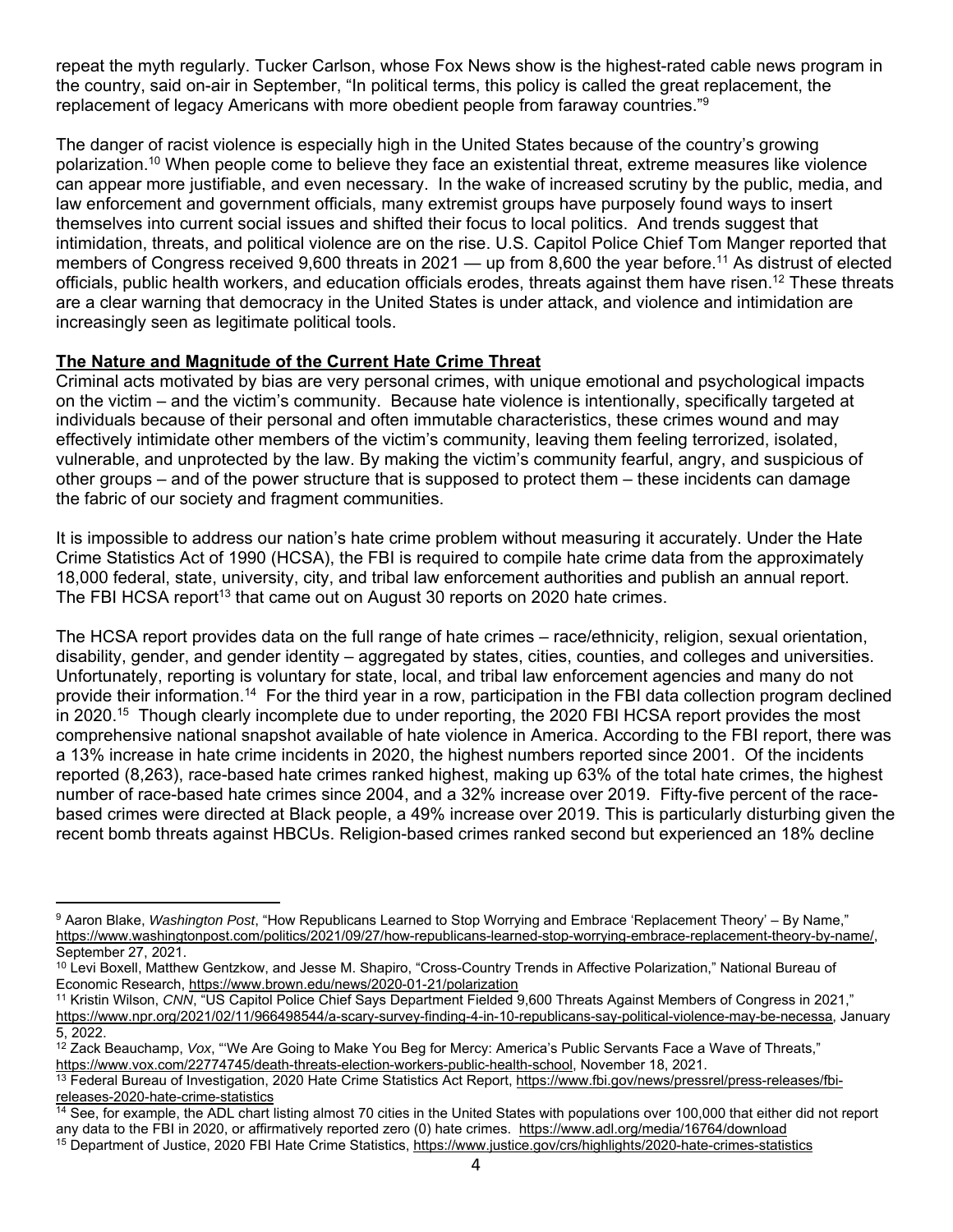from 2019. Crimes directed against Jews and Jewish institutions were the most numerous among religionbased hate crimes – about 55% -- but declined by 28% when compared to incidents reported in 2019.16

These numbers do not speak for themselves. The impact of these crimes on communities can never be reduced to mere numbers. Behind each and every one of the 8,263 reported criminal incidents in 2020 is a victim of violence, intimidation, or vandalism – targeted for no other reason than their race, religion, national origin, gender, gender identity, or sexual orientation.

Improved reporting requires law enforcement agency capability and willingness to accurately report the data and trust from the community that reporting to the police will matter, that it will make a difference. If marginalized or targeted community members – including immigrants, people with disabilities, LGBTQ community members, Muslims, Arabs, Middle Easterners, South Asians, and people with limited language proficiency – cannot report, or do not feel safe reporting, law enforcement cannot effectively address these crimes, thereby jeopardizing the safety of all.

Enactment of the COVID-19 Hate Crimes Act,<sup>17</sup> which included the provisions of the Khalid Jabara and Heather Heyer National Opposition to Hate, Assault, and Threats to Equality Act (NO HATE Act) as Section 5, is an important step forward. The new law authorizes incentive grants to spark improved local and state hate crime training, prevention, best practices, and data collection initiatives and make grants available for state hate crime reporting hotlines to direct individuals to local law enforcement and support services.

Comprehensive hate crime data collection and enforcement of current laws are both essential. But the law is a blunt instrument to confront hate and extremism – it does not address the disparate root causes of hate, nor does it adequately mitigate future harms to historically targeted and marginalized communities. Simply put, we cannot legislate, regulate, tabulate, or prosecute racism, hatred, or extremism out of existence.18

Approaches to hate crimes and violent extremism should be de-securitized, focusing on investment in communities, education and prevention initiatives, and social and economic support rather than law enforcement agencies alone.19 Education, far upstream of exposure to radicalizing extremist content, has also proven to be an important component of challenging and mitigating extremist harm.<sup>20</sup>

# **Supporting Victims and Focusing on Prevention**

There is a long history of threats and violence directed against Black Americans and their institutions. Though it has been almost 60 years since Ku Klux Klan members bombed the 16<sup>th</sup> Street Baptist Church in Birmingham, on September 15, 1963, killing four Black schoolgirls, the impact and harm of that horrific crime still resonates deeply today.<sup>21</sup> And over the past decade our nation has witnessed far too many other racist and antisemitic attacks on houses of worship and community institutions.

- $\triangleright$  On August 5, 2012, six people including witness Pardeep Kaleka's father were killed and three others wounded when a white supremacist gunman entered the Oak Creek Sikh Gurdwara and opened fire.
- $\triangleright$  On June 17, 2015, a white supremacist joined a prayer group meeting at the Mother Emanuel African Methodist Episcopal (AME) Church in Charleston, South Carolina, and opened fire, murdering nine worshipers and injuring one other in the historic Black church.
- $\triangleright$  On October 27, 2018, an avowed white supremacist entered Pittsburgh's Tree of Life Synagogue and murdered 11 Shabbat worshippers and injured two others from the three congregations that were

<sup>&</sup>lt;sup>16</sup> Federal Bureau of Investigation, 2020 Hate Crime Statistics Act Report, https://www.fbi.gov/news/pressrel/press-releases/fbireleases-2020-hate-crime-statistics<br><sup>17</sup> Public Law 117-13, May 20, 2021 <u>https://www.congress.gov/117/plaws/publ13/PLAW-117publ13.pdf</u>

<sup>&</sup>lt;sup>18</sup> SPLC, Hate Crimes, Explained, <u>https://www.splcenter.org/hate-crimes-explained</u>, October 27, 2021.<br><sup>19</sup> Harsha Panduranga, Brennan Center for Justice, Community Investment, Not Criminalization,<br>https://www.brennancent

<sup>&</sup>lt;sup>20</sup> Polarization and Extremism Research Innovation Lab and the Southern Poverty Law Center, Parents & Caregivers Guide to Online Radicalization, Assessments & Impact, <u>https://www.splcenter.org/peril-assessments-impact</u>, July 2021<br><sup>21</sup> National Park Service, "16<sup>th</sup> Street Baptist Church Bombing (1963)," <u>https://www.nps.gov/articles/16thstreetbapti</u>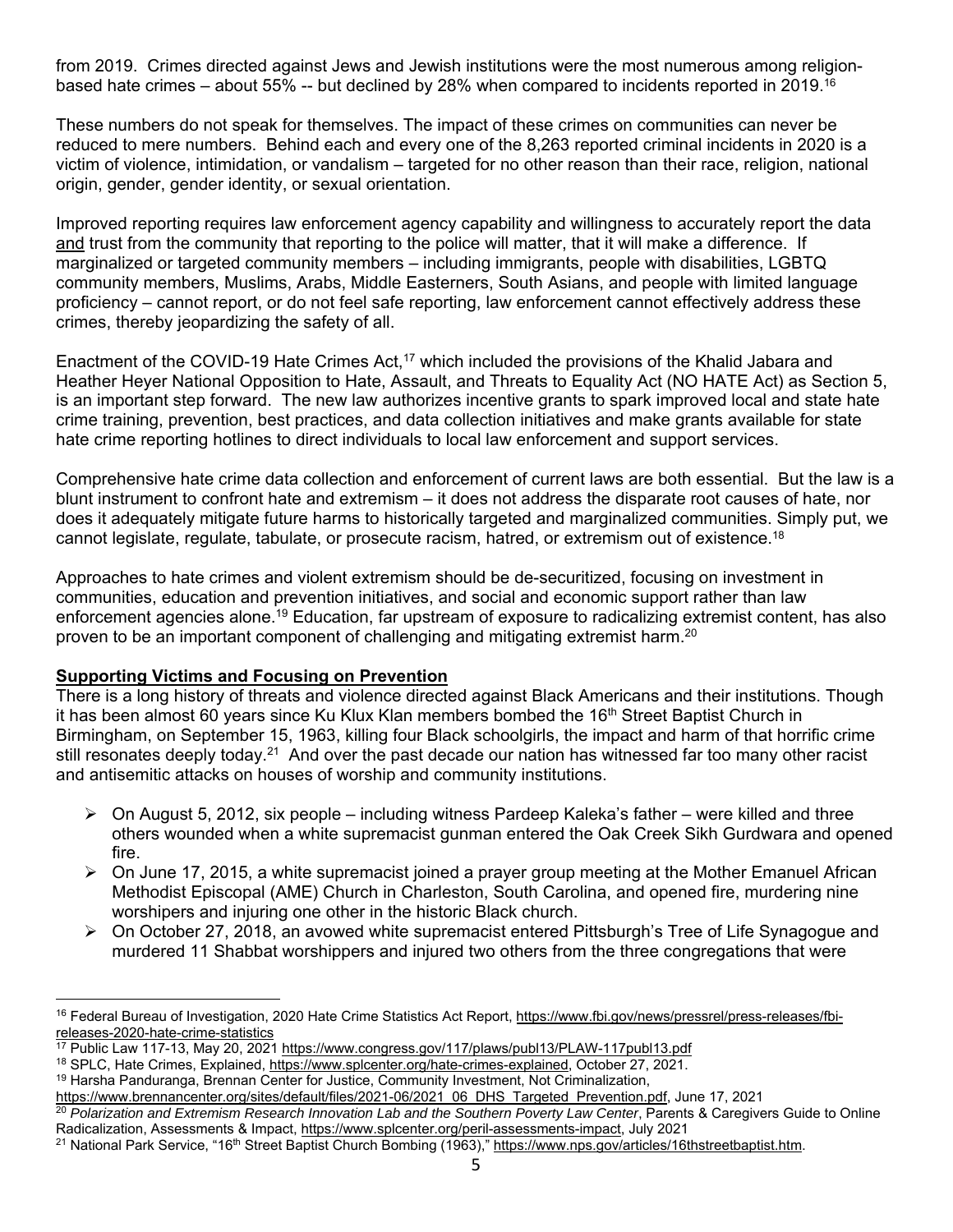meeting there for Shabbat morning services -- the deadliest antisemitic incident in American history. Four law enforcement officials were also wounded responding to the shooting.

 $\triangleright$  On January 15 of this year, an individual seeking the release of an al-Qaeda operative held four Shabbat worshippers hostage at Rabbi Charlie Cytron-Walker's Congregation Beth Israel in Colleyville, Texas.

When our religious communities and houses of worship are targeted for violence and vandalism, and when attacks similar to the bomb threats recently perpetrated against HBCU college students, staff, and family communities occur, it is imperative that the needs of victims-survivors are addressed first. It is understandable that one instinct is to increase physical security for our houses of worship and community institutions – higher walls, more cameras, more bulletproof glass, and even armed guards. But this cannot be our only response. Broad community cohesion and support is essential. Houses of worship and HBCUs are different from airports  $-$  and they cannot become armed fortresses, isolated and segregated from the broader community.<sup>22</sup> The challenge is to find a balance between the imperative that our institutions continue to be open and welcoming and efforts to ensure that they remain safe spaces for worship, learning, and community building.

There is considerable support in Congress for significantly increased funding for FEMA's Nonprofit Security Grant Program (NPSG), which is currently funded at \$180 million. This program has helped fund bulletproof doors, shatterproof glass, secure entry systems, panic buttons, and security guards for many at-risk faith communities and essential public institutions. As Congress and the administration assess the proper budget for NPSG programs to deter and detect attacks, we urge you to complement this support with a parallel commitment to fund research and prevention initiatives to address what the administration labeled as "longterm contributors to domestic terrorism" in its May 2021 National Strategy for Countering Domestic Terrorism.<sup>23</sup> Like other recent intelligence community reports,  $24$  assessments  $25$  and congressional testimony,  $26$  the review concluded the two most lethal elements of today's domestic terrorism threat are (1) racially or ethnically motivated violent extremists who advocate for the superiority of the white race and (2) anti-government or antiauthority violent extremists, such as militia violent extremists.

One of the four pillars promoted in the administration's holistic, government-wide National Strategy approach to addressing violent extremism is a commitment to confront long-term contributors to domestic terrorism:

Individuals subscribing to violent ideologies such as violent white supremacy, which are grounded in racial, ethnic, and religious hatred and the dehumanizing of portions of the American community, as well as violent anti–government ideologies, are responsible for a substantial portion of today's domestic terrorism. Tackling the long–term contributors to this challenge demands addressing the sources of that mobilization to violence – with leadership from relevant domestic–facing agencies, coordinated by the White House's Domestic Policy Council and in close partnership with civil society.

That means tackling racism in America. It means protecting Americans from gun violence and mass murders. It means ensuring that we provide early intervention and appropriate care for those who pose a danger to themselves or others. It means ensuring that Americans receive the type of civics education that promotes tolerance and respect for all and investing in policies and programs that foster

<sup>23</sup> The White House, National Strategy for Countering Domestic Terrorism, https://www.whitehouse.gov/wp-<br>content/uploads/2021/06/National-Strategy-for-Countering-Domestic-Terrorism.pdf, May 2021.

<sup>24</sup> Office of the Director of National Intelligence, "Domestic Violent Extremism Poses Heightened Threat in 2021,"<br>https://www.dni.gov/files/ODNI/documents/assessments/UnclassSummaryofDVEAssessment-17MAR21.pdf, March 1, 2

<sup>22</sup> Juliette Kayyem, "A Synagogue Shouldn't Be a Fortress," *The Atlantic,* https://www.theatlantic.com/ideas/archive/2022/01/colleyvillestandoff-synagogues-risk-defenses/621280/, January 17, 2022

<sup>&</sup>lt;sup>25</sup> FBI and Department of Homeland Security, "Strategic Intelligence Assessment and Data on Domestic Terrorism,"

https://s3.documentcloud.org/documents/20743448/strategic-intelligence-assessment-and-data-on-domestic-terrorism-may-2021.pdf, May 2021.

<sup>&</sup>lt;sup>26</sup> Testimony of Christopher A. Wray, Director, Federal Bureau of Investigation, Senate Committee on Homeland Security and Governmental Affairs, "Threats to the Homeland: Evaluating the Landscape 20 Years After 9/11,"

https://www.hsgac.senate.gov/imo/media/doc/Testimony-Wray-2021-09-21-REVISED.pdf, September 21, 2021,

and Testimony of Alejandro N. Mayorkas Secretary U.S. Department of Homeland Security Senate Committee on Homeland Security and Governmental Affairs, "Threats to the Homeland: Evaluating the Landscape 20 Years After 9/11,"

https://www.hsgac.senate.gov/imo/media/doc/Testimony-Mayorkas-2021-09-21.pdf, September 21, 2021.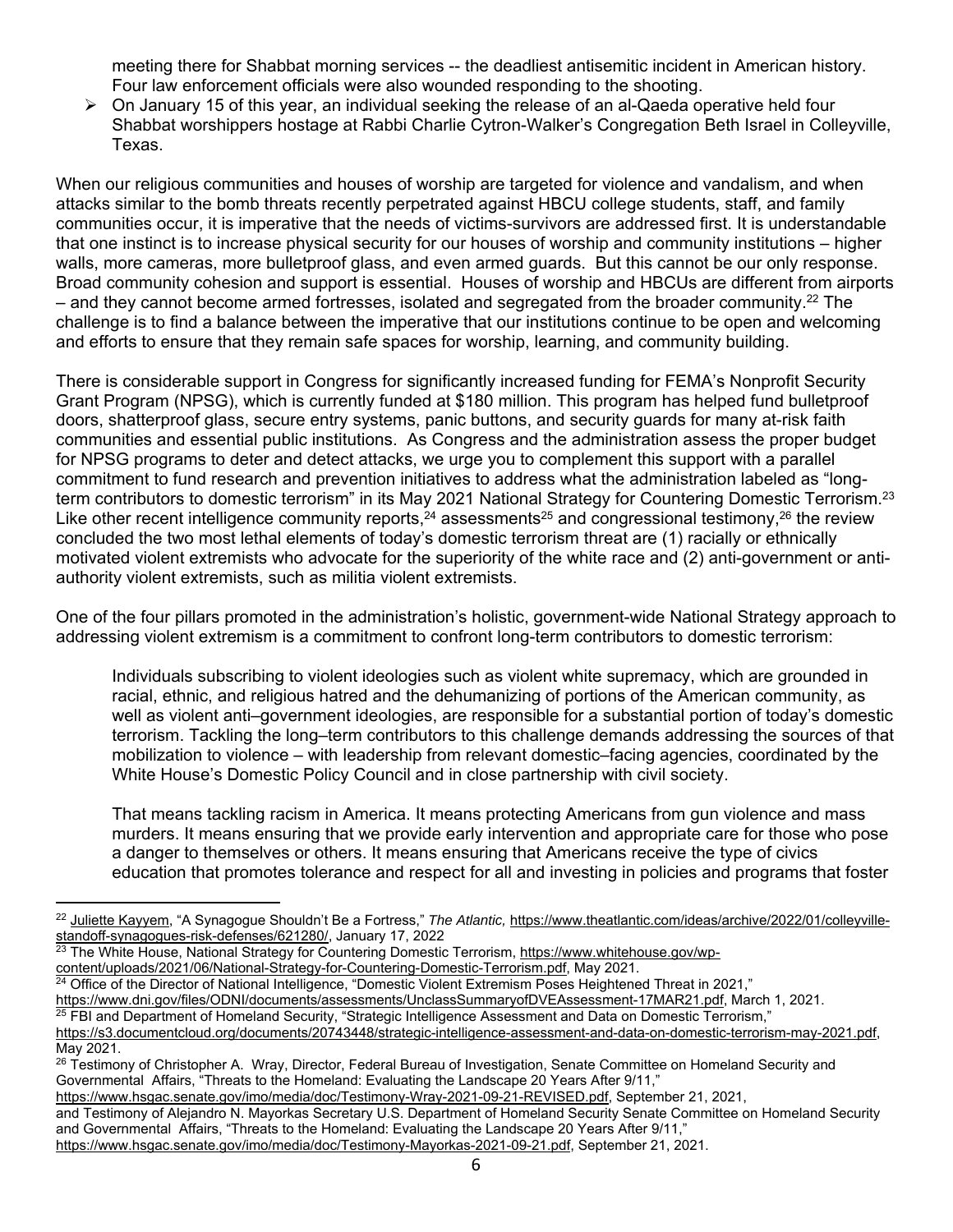civic engagement and inspire a shared commitment to American democracy, all the while acknowledging when racism and bigotry have meant that the country fell short of living up to its founding principles. It means setting a tone from the highest ranks of government that every American deserves the life, liberty, and pursuit of happiness that our Declaration of Independence recognizes as unalienable rights. And it means ensuring that there is simply no governmental tolerance – and instead denunciation and rejection – of violence as an acceptable mode of seeking political or social change.  $27$ 

The investigation of the bomb threats against the HBCUs is ongoing – and we appreciate the priority that federal agencies have attached to reassuring the targets of these threats and finding and punishing the perpetrators. The FBI has stated that these threats are being investigated "as racially or ethnically motivated violent extremism and hate crimes."28 Reports that the investigation's focus is on several "tech savvy" juveniles should prompt us to evaluate the threat of online radicalization for our youth – and examine best practices and evidence-based prevention initiatives that should be promoted.

# **Online Radicalization Myths: False Narratives Can Lead to Bad Policymaking**

Social media has created a vastly larger audience for extremist propaganda. It has also accelerated the radicalization process: People who become radicalized adopt these views at a younger age than in the past because social media makes it easy to encounter extremist material and network with the likeminded.<sup>26</sup> Mainstream social media platforms deserve blame for amplifying extremist voices. SPLC reporting revealed that Twitter, for example, does not enforce its own rules to stop users from spreading hateful content "with any discernable consistency."27 When tech companies do make an effort to remove hateful or dangerous content from their platforms, it is often only after they have received public pressure to do so. Facebook, for example, took down the original "Stop the Steal" page on its site in November 2020, but similar groups were allowed to proliferate in its place. Only after January 6 did the company pledge to ban all "Stop the Steal" misinformation<sup>28</sup>  $-$  but, even then, some groups simply changed their names to maintain their place on the platform.<sup>29</sup>

Given the growing role of digital and social media in society generally, active online involvement among extremists is a growing realm of research and concern. Especially in the aftermath of a targeted hate crime or terrorist incident, many sources routinely cite the internet as the "primary cause" of radicalization – especially among right-wing extremists. But these claims reinforce a sense that we know more than we actually do about the process of online radicalization. There can be no doubt, however, about the offline harms that online communities of radicalized individuals can inflict, like what HBCUs and members of the Black and African American communities are, again, being forced to endure.

Too often our discussions of online radicalization begin and end with a discussion of how much extremism exists online and the many and diverse social media platforms that extremists currently utilize. It is particularly troubling to consider the growing prevalence of online extremism as individuals – especially children and adolescents – have been spending substantial amounts of time on social media platforms, alone and with less supervision, during the COVID-19 pandemic.

But prevalence alone does not answer the questions we have about whether individuals are being influenced by this easily accessible material and, if so, in what ways? We know far more about the extent or prevalence of online extremist material – and the availability of networking – than we know about how social media and gaming platforms facilitate the radicalization process. The paramount challenge, then, is to prevent harms related to radicalization from ever impacting our communities by fostering inclusivity, compassion, and appreciation of difference, or by moving safely to reduce their impacts as quickly as possible.

Too often we re-construct pathways backwards from the tragedies of hate crimes or acts of terror, scanning an individual's or group of individuals' lives for the abhorrent, the clearly anti-social, the alien. And then we assign those findings significance out of context, even beyond their weight. But many factors and influences could be involved: politics and media, personal life circumstances, financial considerations, or personal or family

<sup>27</sup> Ibid.

<sup>&</sup>lt;sup>28</sup> FBI Statement on Investigation into Bomb Threats to Historically Black Colleges and Universities and Houses of Worship, https://www.fbi.gov/news/pressrel/press-releases/fbi-statement-on-investigation-into-bomb-threats-to-historically-black-colleges-anduniversities-and-houses-of-worship, February 2, 2022.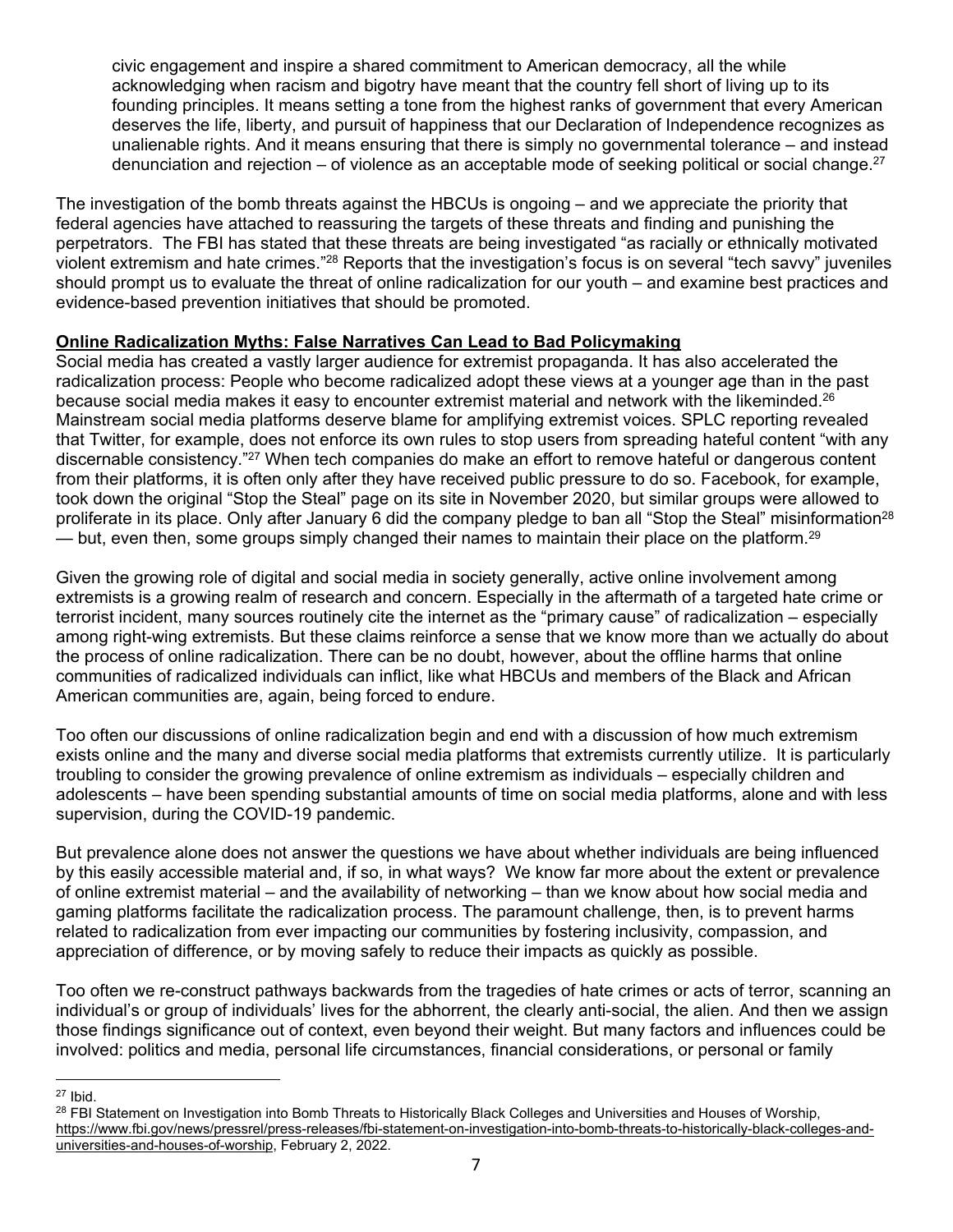trauma.29 We should be doing this in reverse, educating each other to recognize signs of contact with extremism as proactively as possible.30

In her July 2020 article, *"*We're living in a perfect storm for extremist recruitment. Here's what we can do to stop it*,"* Dr. Cynthia Miller-Idriss of American University noted how the father of the terrorist who attacked the Mother Emanuel AME Church in Charleston in 2015 told a journalist, "I don't know what happened, I just know that the boy wasn't raised that way." The parents of the juveniles now under investigation in relation to the bomb threats delivered to HBCUs, perhaps, feel similarly. "Parents whose children have perpetrated racist or extremist acts often respond with similar words," Miller-Idriss notes. She continues, "Under ordinary circumstances, youth are already a vulnerable population for radicalization. Adolescents are prone to risktaking and are in the throes of identity exploration, looking for answers to questions about who they are and who they want to be. They can be attracted to the sense of rebellion extremist groups offer as well as promises of belonging and purpose."31

Well-meaning assumptions about "online radicalization" and its causal connections to violence online or offline have too frequently led to the development of resources that lack transparent, testable effective solutions.<sup>32</sup> There is an urgent need to expand prevention initiatives that address extremism and online radicalization proactively and through transparent, evidence-based resources rooted in community engagement and harm reduction.<sup>33</sup> This need exists in tandem with the need for far more funding streams for extremism, terrorism, and radicalization researchers working across disciplines to help us better understand how to ask the right questions toward the safest solutions.

# **A Parents & Caregivers Guide to Online Youth Radicalization**

For almost two years, disruptions to support networks, polarizing narratives, and increased time online caused by the COVID-19 pandemic have provided extremists with an environment conducive to spreading hateful, radicalizing narratives. To help address this problem, the SPLC and American University's Polarization and Extremism Research and Innovation Lab (PERIL)<sup>34</sup> published a guide for parents and caregivers in June 2020. A year later, after collecting focus group feedback and testing the impact of the guide, our partnership published an updated version of the guide, as well as resources for mental health professionals, coaches, mentors, and educators. All of these resources are also available in German, Portuguese, and Spanish.

The guide, *Building Resilience & Confronting Risk,35* provides tangible steps to counter the threat of online radicalization, including information on the new risks during the COVID-19 crisis, ways parents and caregivers can identify warning signs that their children have been exposed to extremist propaganda, ways to build

<sup>29</sup> Windisch, Simi, Blee, DeMichael, *Perspectives on Terrorism*, "Understanding the Micro-Situational Dynamics of White Supremacist Violence in the United States," *Perspectives on Terrorism* 12 (December): 23-37.

https://www.universiteitleiden.nl/binaries/content/assets/customsites/perspectives-on-terrorism/2018/issue-6/a2-windisch-et-al.pdf, December 2018; See also Todd C. Frankel, *Washington Post*, "A majority of the people arrested for Capitol riot had a history of financial trouble," https://www.washingtonpost.com/business/2021/02/10/capitol-insurrectionists-jenna-ryan-financial-problems/, February 10, 2021; See also Koomen and van der Pligt; See also Peter Roy Harmsen, "Lone Terrorists Not That Lonely: Aarhus BSS Researcher," https://bss.au.dk/en/about-aarhus-bss/news/show/artikel/lone-terrorists-not-that-lonely-aarhus-bss-researcher-1, February 16 2016; See also Lasse Lindekilde, Stefan Malthaner and Frances O'Connor, *Dynamics of Asymmetrical Conflict*, "Peripheral and embedded: relational patterns of lone-actor terrorist radicalization," https://pure.au.dk/portal/en/persons/lasse-lindekilde(c3a91343-f2ea-4695-8dc2-47bccf1d0887)/publications/peripheral-and-embedded-relational-patterns-of-loneactor-terrorist-radicalization(d7df55ac-af4f-

<sup>4</sup>fd6-90fc-a1eb3e5dc661).html, January 2, 2019<br><sup>30</sup> See SPLC/PERIL resources, <u>https://www.splcenter.org/peril</u>, June 2021

 $31$  Dr. Cynthia Miller-Idriss, CNN, "We're living in a perfect storm for extremist recruitment. Here's what we can do to stop it," https://www.cnn.com/2020/07/19/opinions/online-radicalization-risk-pandemic-miller-idriss-united-shades/index.html, July 19, 2020; See<br>also Dr. Cynthia Miller-Idriss, *Hate in the Homeland*," Princeton University Press, pg

<sup>32</sup> Kieran Hardy, Journal for Deradicalization, "Comparing Theories of Radicalisation with Countering Violent Extremism Policy," https://journals.sfu.ca/jd/index.php/jd/article/view/150

<sup>,</sup> pgs. 76-110, Summer 2018

<sup>33</sup> See SPLC/PERIL resources, https://www.splcenter.org/peril, June 2021; See also Dr. Cynthia Miller-Idriss and Susan Corke, *USA Today*, "How parents can learn to recognize online radicalization and prevent tragedy – in 7 minutes,"

https://www.usatoday.com/story/opinion/2021/05/08/online-radicalization-parents-can-learn-to-prevent-tragedy-column/4958478001/, May 8, 2021<br><sup>34</sup> https://www.american.edu/centers/university-excellence/peril.cfm

<sup>&</sup>lt;sup>35</sup> Polarization and Extremism Research Innovation Lab and the Southern Poverty Law Center, Parents & Caregivers Guide to Online Youth Radicalization, https://www.splcenter.org/peril, July 2021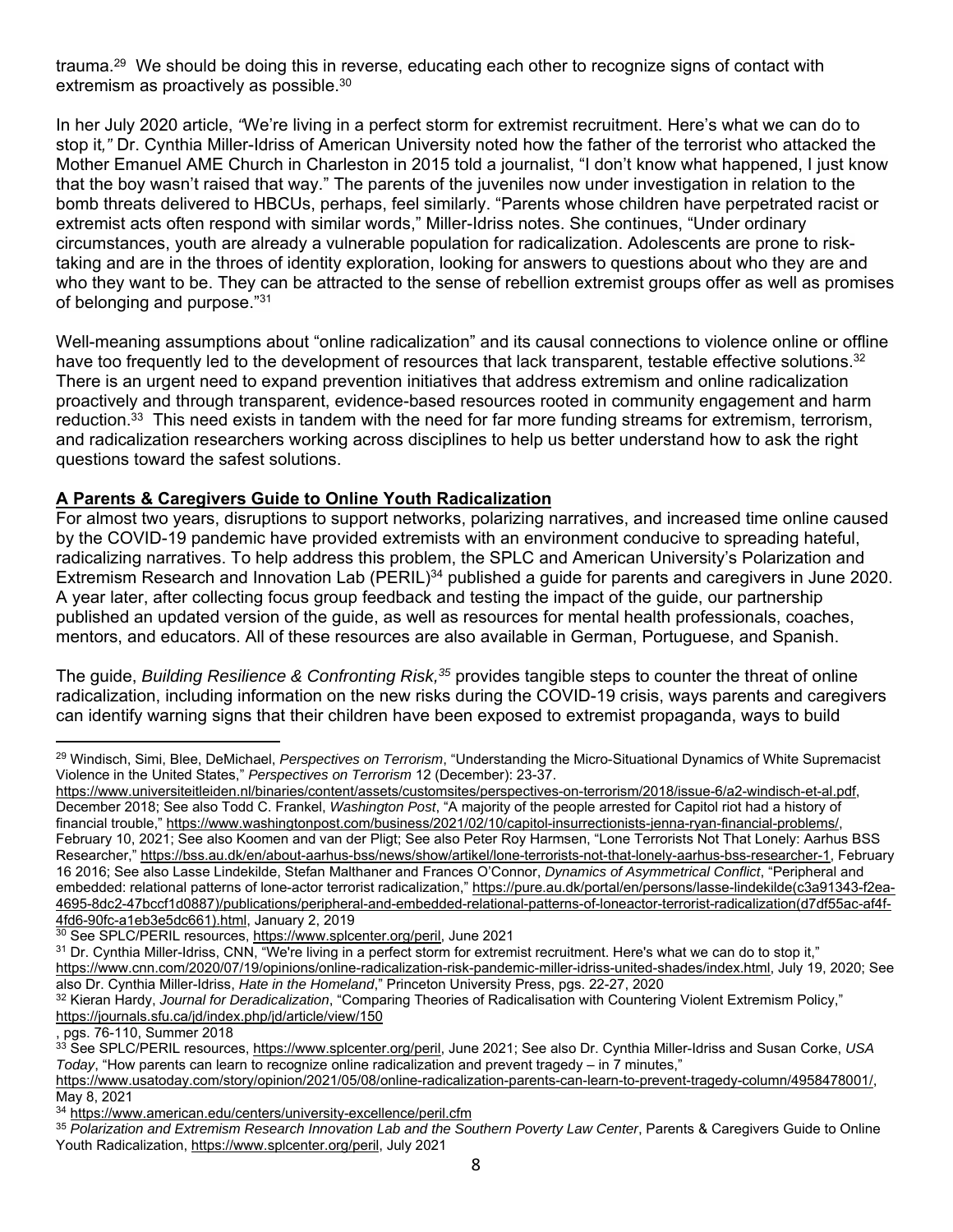resilience to those narratives, and proactive approaches that can help young people be less vulnerable to extremist rhetoric when they do encounter it.

# **Identifying Warning Signs and Inoculating Against Hate and Extremism**

It is necessary to emphasize that there is no singular path to radicalization. Rather, myriad factors unique to the individual contribute to their susceptibility to radical or hateful belief systems. Thus, there is no way to predict who will and will not radicalize to commit extremist violence.

However, as our guide points out, there are several warning signs that parents and caregivers can be aware of to confront burgeoning extremist views. For example, young people advocating the use of violence to maintain race-based hierarchies under the guise of oppressive campaigns against white people should spur parents and caregivers to action. Similarly, expressions of misogyny or the need to police or control women and girls' behaviors and bodies must prompt responses from adults and advocates for young people.<sup>36</sup>

Certainly, the omnipresent and instantaneous nature of media online can sometimes override values taught daily in our homes, even when reinforced in our houses of worship, our schools, and elsewhere. As PERIL and SPLC warn, "It can be all too easy for people to become radicalized without even leaving home. The proliferation of extremist spaces and content online has created new and powerful avenues for radicalization, especially for young people who are often the targets of radical-right propaganda."37 While being equipped with the knowledge to recognize and interrupt an emerging embrace of extremist beliefs

is necessary for those who work with and care for young people, it is much better to inoculate young people against this kind of radicalization before it takes root. Preparing all young people with the tools and knowledge to be empowered participants in an inclusive community is the foundation of true violence prevention.

With that aim, the quide prompts parents and caregivers to stay engaged with young people's online activity, consumption of news, and social media usage. It provides the information and resources adults need to help young people understand how propaganda and misinformation can be used to manipulate people. These resources also help sow the seeds of inclusive and empathetic identity formation in the context of our diverse, multicultural democracy.

To measure the effectiveness of the guide, the PERIL team conducted an impact study with 755 participants. Results "demonstrated that the *Parents and Caregivers Guide* confers real knowledge to those who take the time to read it. A mere seven minutes of reading the guide resulted in subjects coming away with valuable information and increased confidence in their ability to talk with young people about online radicalization."38

Online radicalization is complicated because humans and our societies and cultures are complicated. If adults are to protect youth from the predation of extremist communities online, we must give them robust resources and tools that we continually test and improve over time. Diverse, sustaining funding streams must emerge to support more efforts for developing community-oriented solutions for protecting youth and others from extremism in ways that highlight assistance for victims-survivors and downgrade law enforcement and carceral systems to handle the breadth of such complicated social problems.<sup>39</sup>

As Dr. Miller-Idriss and Susan Corke, Director of SPLC's Intelligence Project, wrote in an opinion piece last May, **"**Helping all parents and caregivers recognize youth vulnerabilities to persuasive extremist rhetoric – particularly online – is key to preventing further tragedies. Parents can't solve the problem of rising domestic violent extremism alone. It will take far more than individual or community preparedness and resilience to address the root causes that can lead young people down extremist pathways. We need strategies to address the producers of extremist propaganda, reduce the spread of conspiracy theories and disinformation, and

<sup>&</sup>lt;sup>36</sup> Lydia Bates, "Patriarchal Violence: Misogyny from the Far Right to the Mainstream," Southern Poverty Law Center,<br>https://www.splcenter.org/news/2021/02/01/patriarchal-violence-misogyny-far-right-mainstream February 1,

 $\frac{37}{37}$  See SPLC/PERIL resources, https://www.splcenter.org/peril, June 2021<br><sup>38</sup> Polarization and Extremism Research Innovation Lab and the Southern Poverty Law Center, Parents & Caregivers Guide to Online Radicalization, https://www.splcenter.org/peril, July 2021.

<sup>39</sup> Dr. Cynthia Miller-Idriss and Daniel Köhler, *Foreign Affairs*, "A Plan to Beat Back the Far Right: Violent Extremism in America Demands a Social Response," https://www.foreignaffairs.com/articles/united-states/2021-02-03/plan-beat-back-far-right, February 3, 2021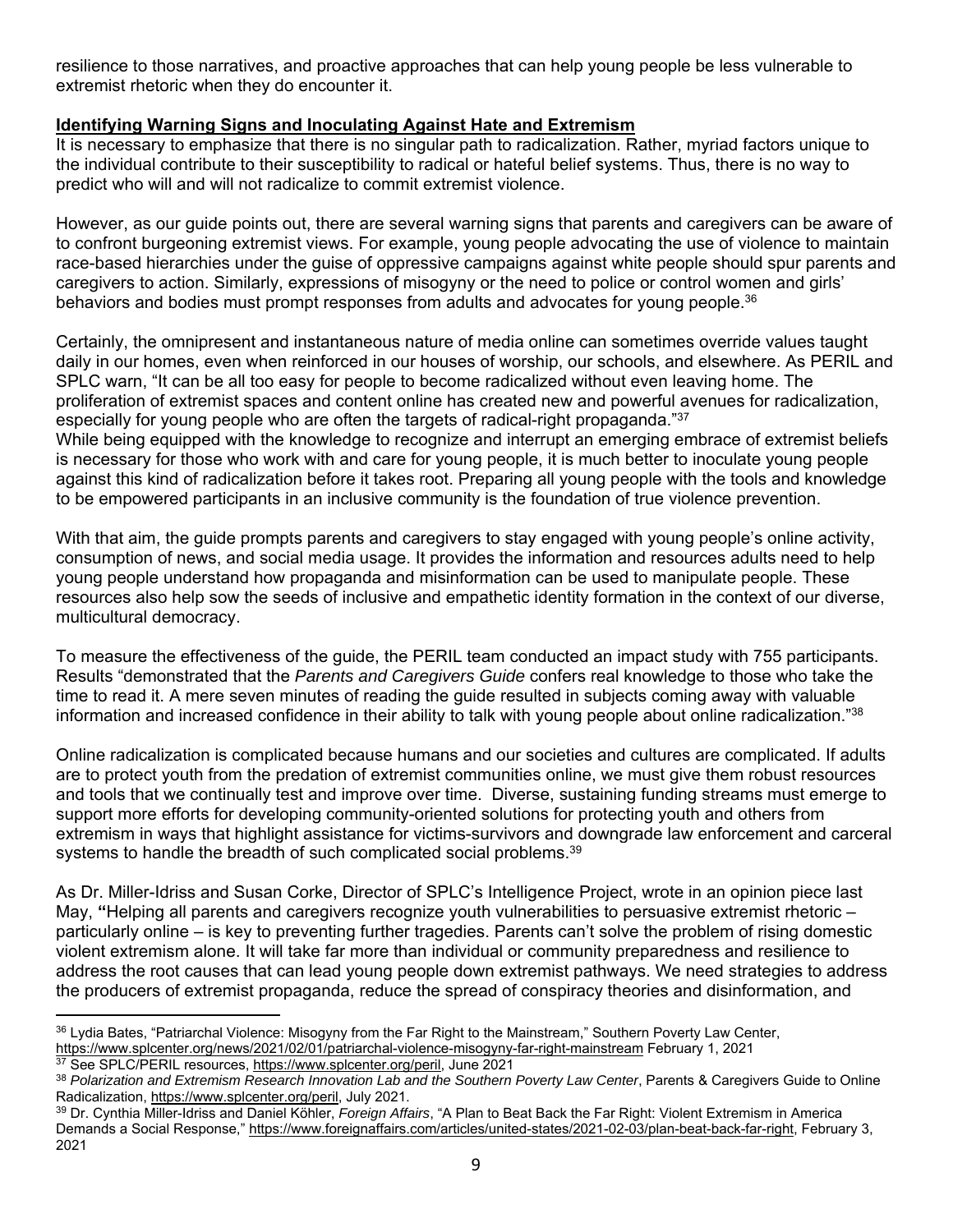tackle rising adult radicalization into a range of conspiracy, anti-government, white supremacist and male supremacist extremist movements."40

# **Teaching Truth and Promoting Inclusive Education**

The free educational resources available from the SPLC's Learning for Justice<sup>41</sup> project help K-12 school communities advocate for safe, just, and equitable environments. These efforts include providing frameworks $42$ and other resources for teachers to teach hard history,<sup>43</sup> drawing connections between the past and present,<sup>44</sup> ensuring students are digitally literate and championing an inclusive education.45

As we engage with educators across many platforms such as webinars, workshops, social media, surveys, podcasts,46 and blogs, Learning for Justice continues to emphasize teaching an honest and complete history of the United States, from the enslavement of Africans and Indigenous peoples to the Civil War and civil rights movements. Teachers in classrooms across the country are committed to this work and they deserve our support.

Grounding our history in facts and emphasizing the stories of historically marginalized groups helps students think more critically about themselves and their place in the world. They can leverage that knowledge to make different choices in the future – choices that could yield a positive impact on their communities and the trajectories of their lives. Reckoning with our nation's history, while sometimes uncomfortable, yields an exchange of ideas and solutions, improves empathy, and enables us to move toward a more inclusive democracy.

We know that schools can mimic what is happening in broader communities. For example, in our 2019 Hate at Schools report,<sup>47</sup> teachers told us that K-12 classrooms have become just as polarized as the world around them. Teachers are witnessing this polarization because progress has never been linear. There are twists and turns on the way toward a truly just society. As history reminds us, there is inevitable backlash against any semblance of inclusivity or justice for people who have been historically marginalized. It is such marginalization that led to the creation of historically Black colleges and universities. We have the power to intervene to prevent the extremism that reportedly drove several juveniles to terrorize HBCUs across the country with threats of violence.

Let us not forget why HBCUs exist: African Americans needed to carve out a space to ensure they could learn, embrace their cultures, resist white supremacy, and prepare for a prosperous future in an environment safe from physical violence and humiliation.<sup>48</sup> HBCUs are therefore more than just schools of higher learning. The fact that these communities are facing the same threats that were prevalent nearly 185 years ago when the first HBCU was founded is indicative of the hard work still ahead to disrupt the pervasiveness of white supremacy.

<sup>40</sup> Susan Corke and Dr. Cynthia Miller-Idriss, *USA Today*, "How parents can learn to recognize online radicalization and prevent tragedy – in 7 minutes," https://www.usatoday.com/story/opinion/2021/05/08/online-radicalization-parents-can-learn-to-prevent-tragedy-<br>column/4958478001/, May 8, 2021

<sup>41</sup> https://www.learningforjustice.org/<br><sup>42</sup> Learning for Justice Frameworks, https://www.learningforjustice.org/frameworks

<sup>43</sup> Hasan Kwame Jeffries, "The Courage to Teach Hard History," https://www.learningforjustice.org/magazine/the-courage-to-teachhard-history, February 1, 2018.

<sup>44</sup> Bret Turner, "From MLK to #BlackLivesMatter: A Throughline for Young Students," https://www.learningforjustice.org/magazine/frommlk-to-blacklivesmatter-a-throughline-for-young-students, January 9, 2018.<br><sup>45</sup> Crystal L. Keels and Anya Malley, *Learning for Justice*, "Humanity, Healing and Doing the Work,"<br>https://www.learningforjustice.org/magazine/

<sup>&</sup>lt;sup>46</sup> Learning for Justice podcasts, <u>https://www.learningforjustice.org/podcasts</u><br><sup>47</sup> Maureen Costello and Coshandra Dillard, "Hate at Schools," <u>https://www.learningforjustice.org/sites/default/files/2019-05/TT-2019-</u> Hate-at-School-Report.pdf, 2019

<sup>48</sup> Teaching Hard History podcast, "Building Black Institutions: Autonomy, Labor and HBCUs," Episode 8, Season 4,

https://www.learningforjustice.org/podcasts/teaching-hard-history/jim-crow-era/building-black-institutions-autonomy-labor-and-hbcus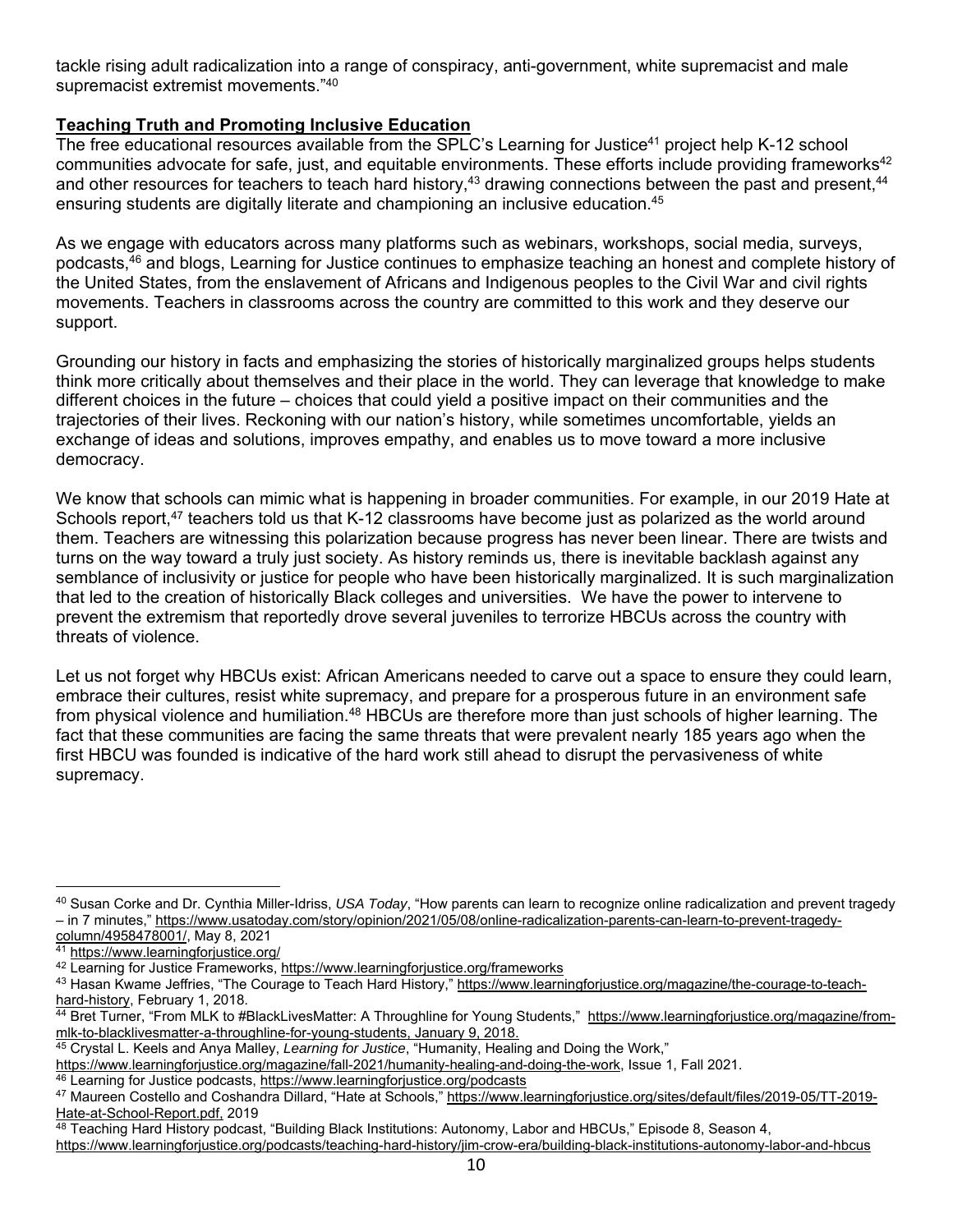As disinformation, radicalization, and acts of violence and terror have proliferated online, we must also invest at the K-12 level in students' digital literacy.<sup>49</sup> This includes teaching students how to seek out reliable sources and interrogate information. Ultimately, to achieve a safe, just, and equitable society, it is imperative that we embrace an inclusive education – one in which all students of various identities and abilities are valued, can learn without violence, and can realize their full potential to become active participants in our diverse democracy.

As leaders and students at HBCUs have noted, now is the time to grapple with our history.<sup>50</sup> In the recently released Third Edition of SPLC's *Whose Heritage?* report, we detail how the Confederacy fought the United States over the right to enslave African Americans during the Civil War.<sup>51</sup> Today, there are more than 2,000 Confederate memorials in the United States and its territories, glorifying the white supremacist values of the Confederacy. While the vast majority of these symbols are located in the South, Confederate memorials can be found across the Union states, including Civil War border states, states that were not yet admitted to the Union, and even Puerto Rico. They are ubiquitous, and worse, many of them are legally protected. Six states have preservation laws, making it nearly impossible for communities in those states to reject the Confederacy or heal the still-open wounds of the Civil War.52

SPLC believes that all Confederate memorials should be removed from public space, but we are especially concerned that more than 200 primary and secondary schools still honor Confederates.53 No student – and especially no Black student – should be forced to attend a school named after a Confederate. Schools do more than teach students skills. They nurture the next generation of citizens and convey our national values. When students attend schools named after Confederates, they learn that these men are considered to be worthy of veneration and honor.

The legacy of the Confederacy is also with us on college campuses – not only in the heinous threats made against HBCUs, but also in the 14 Confederate memorials that can still be found on college campuses today.<sup>54</sup> Washington and Lee University, Nicholls State University, and Gordon State College are but a few of the institutions of higher education that honor Confederate figures. 55 The celebration of the Confederacy is especially offensive when it is adjacent to HBCUs like Morehouse and Spelman, where Lee Street borders the Atlanta campuses. While the origins of Lee Street's name remain unclear, the city is filled with Confederate symbols. Atlanta is home to Stone Mountain, the nation's largest Confederate monument.<sup>56</sup> Furthermore, it wasn't until 2018 that the city changed the name of Confederate Avenue.<sup>57</sup> This larger context impacts students of color who attend those schools. They are forced to confront the racialized terror promoted by the Confederacy and its supporters, just as the threats made against HBCUs were intended to intimidate Black communities.

Though SPLC is inspired by the activists who have removed more than 300 memorials since the Charleston Church Massacre in 2015, we know this is not enough. Renaming and removing Confederate memorials on or

<sup>49</sup> Cory Collins, *Learning for Justice*, "Reimagining Digital Literacy Education to Save Ourselves,"

https://www.learningforjustice.org/magazine/fall-2021/reimagining-digital-literacy-education-to-save-ourselves, Issue 1, Fall 2021.<br><sup>50</sup> Esther Schrader, SPLC, "HBCU students and leaders 'lean into history' amid bomb threa

<sup>51</sup> Southern Poverty Law Center, "Whose Heritage? Public Symbols of the Confederacy: Third Edition,"<br>https://www.splcenter.org/sites/default/files/whose-heritage-report-third-edition.pdf, 2022.

 $52$  Alabama, Georgia, Mississippi, North Carolina, South Carolina, and Tennessee.<br> $53$  To see the entire Whose Heritage? dataset, see

https://docs.google.com/spreadsheets/d/1W4H2qa2THM1ni53QYZftGob\_k\_Bf9HreFAtCERfjCIU/edit?pli=1#gid=1205021846.<br><sup>54</sup>Ibid.

<sup>55</sup> Julia Arenstam, *Daily Advertiser,* "Nicholls State University Takes Aim at Confederate Ties, But Not University Name," https://www.theadvertiser.com/story/news/local/louisiana/2020/06/22/nicholls-state-university-strips-some-confederate-ties-but-notname/3235669001/, June 22, 2020; Lilah Burke, *Inside Higher Ed,* "Retaining Its Name,"

https://www.insidehighered.com/news/2021/06/07/washington-and-lee-maintain-name-face-opposition*,* June 7, 2021; Gordon State

<sup>&</sup>lt;sup>56</sup> Emil Moffatt, NPR, "Confederate Imagery On Stone Mountain Is Changing, But Not Fast Enough For Some," June 21, 2021. 57Rosalind Bentley, *Atlanta Journal-Constitution,* https://www.ajc.com/news/local/just-atlanta-confederate-streets-get-newnames/uStM5kDReX0Y5CmemAygrM/, October 3, 2018.